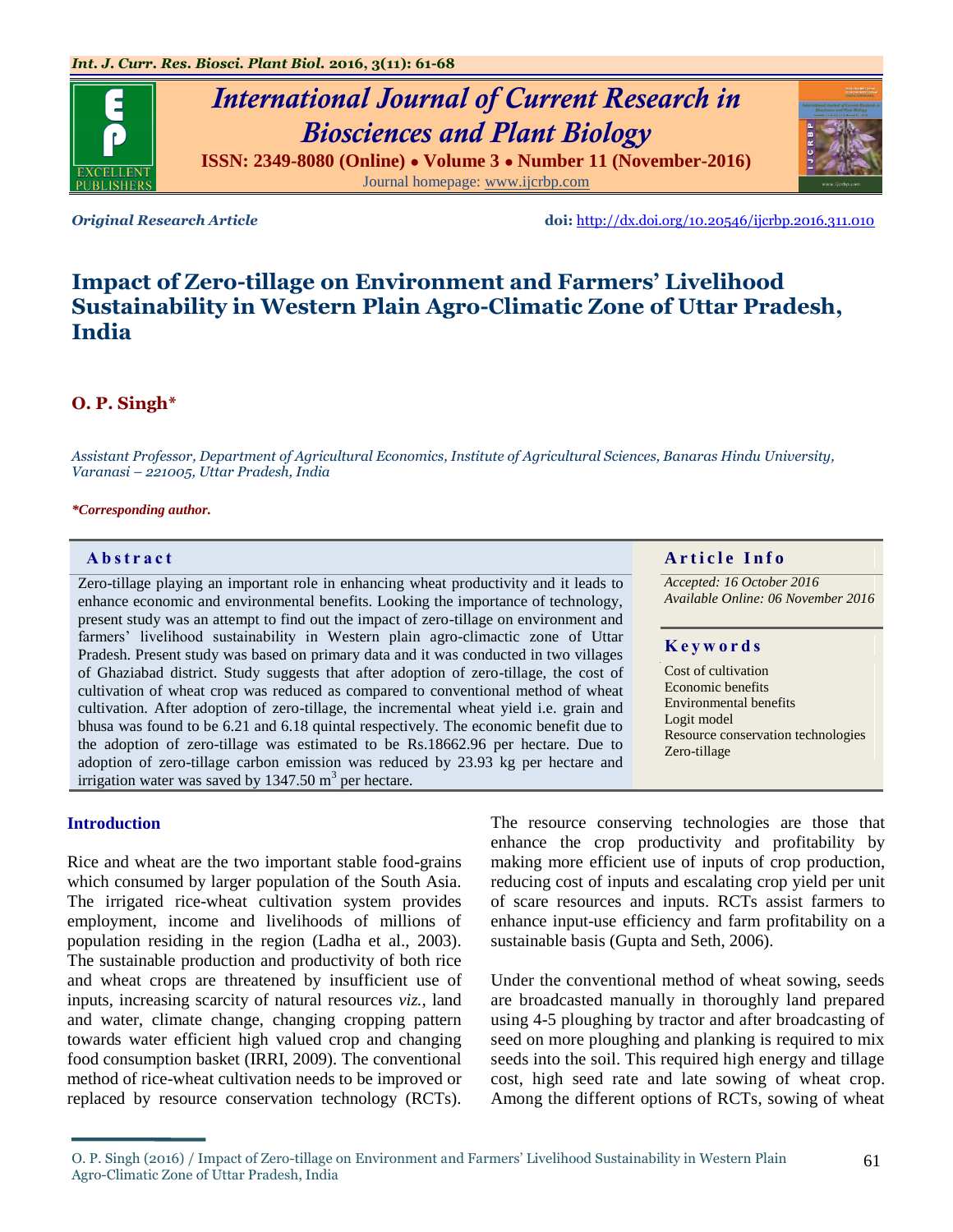#### *Int. J. Curr. Res. Biosci. Plant Biol.* **2016, 3(11): 61-68**

crop using zero-till-drill-seeded wheat machine is more popular in those areas where soils are heavy (clay loam, loam) low land and high water retention capacity. These soils required relatively more time to dry-up for land preparation for sowing of wheat crop. In such situation farmers were using zero-till-drill-seeded wheat machine for sowing wheat crop just in one pass after harvesting of rice crop. Sowing of wheat crop using zero-till-drillseeded machine helps farmers to reduce the cost of land preparation, reduction in use of other inputs and timely sowing of wheat crop. Sowing of wheat by using zerotill-drill seeded machine with crop residue management in the soil helps farmers to overall reduction in cost of cultivation and enhance wheat yield on sustainable basis. Many past researchers reported that after adoption of zero-tillage, the cost of cultivation of wheat crop was reduced and enhanced wheat yield as compared to conventional method of wheat cultivation (Laxmi et al., 2007; Kumar et al., 2005; Singh et al., 2011; Pal et al., 2010; Singh and Meena, 2013). Present study was an attempt to find out the impact of zerotillage on environment and farmers' livelihood sustainability in Western plain agro-climactic zone of Uttar Pradesh. The specific objectives of the present study was: [a] to compare cost of cultivation of wheat crop under zero-tillage and conventional method; [b] to estimate the economic and environmental benefits of zero-tillage; [c] to determine the factors influencing adoption of zero-tillage; and [d] find out the constraints associated with adoption of zero-tillage.

# **Data and analytical procedure**

# **Sampling procedure**

Western plain agro-climatic zone of Uttar Pradesh consists of seven districts viz., Saharanpur, Muzaffarnagar, Meerut, Bagpat, Ghaziabad, Gautam Budha Nagar and Buland Shahar. Out of these districts, Ghaziabad district was purposively selected on the basis of highest adoption of zero-tillage. District has four development blocks viz., (1) Muradnagar, (2) Bhojpur, (3) Rajapur, and (4) Hapur. Out of these development blocks, two development blocks viz., Rajapur and Bhojpur was selected purposively on the basis of highest and lowest adoption of zero-tillage, respectively. From selected development block, Matiyala village from Rajapur and Tahlata village from Bhojpur development block was selected purposively on the basis of availability of zero-tillage adopters and non-adopters. From each village, 10 zero-tillage adopters and 10 nonadopters were selected using snowball sampling method.

Thus, altogether, 40 respondents were finally selected from two villages.

# **Analytical procedure**

*Cost of cultivation:* The cost of cultivation was estimated by using methodology developed by the Commission for Agricultural Cost and Prices. The different cost was calculated as:

- **Cost A<sub>1</sub>**: All the input cost + depreciation on implements and farm buildings+ land revenue, cesses and other taxes+ interest on working capital+ miscellaneous expenses.
- **Cost B<sub>1</sub>:** Cost  $A_1$  + interest on value of owned fixed capital assets (excluding land).
- **Cost C<sub>1</sub>:** Cost  $B_1$  + rental value of owned land+ rent paid for leased-in land.
- **Cost C<sub>2</sub>**: Cost C<sub>1</sub> + imputed value of family labour.
- **Cost C<sub>3</sub>:** Cost C<sub>2</sub> + 10 per cent of cost C<sub>2</sub> as account for managerial input of the farmer.

# **Economic and environment benefits**

The economic benefits of  $\text{RCT}_\text{S}$  were worked out using economic surplus model as suggested by the Alston et al. (2005). The model is given below:

$$
\Delta CS = PQ Z (1 + 0.5 Zn)
$$
  
 
$$
\Delta PS = PQ (K - Z) (1 + 0.5 Zn)
$$

 $\Delta TS = \Delta CS + \Delta PS = P QK (1 + 0.5 Z \eta)$ 

Where,

 $Z = K \varepsilon / (\varepsilon + \eta)$ ; K is vertical shift in supply function as proportion of initial price; η is elasticity of demand (absolute); and  $\varepsilon$  is elasticity of supply.

The environmental benefits realized by adoption of zero tillage are reduction in carbon emission. To find out the reduction of carbon emission, first of all diesel saving on farm operations was quantified and multiplied by the one litre equal to 2.6 kg of  $CO<sub>2</sub>$  (Jat et al., 2006) and one kg  $CO<sub>2</sub>$  is 0.27 kg of carbon (Paustian et al., 2006).

Irrigation water saving is also an environmental benefit. The farmer of the study area was using groundwater for irrigating wheat crop. For the quantification of irrigation water used for irrigation purposes, following formula was used:

O. P. Singh (2016) / Impact of Zero-tillage on Environment and Farmers' Livelihood Sustainability in Western Plain Agro-Climatic Zone of Uttar Pradesh, India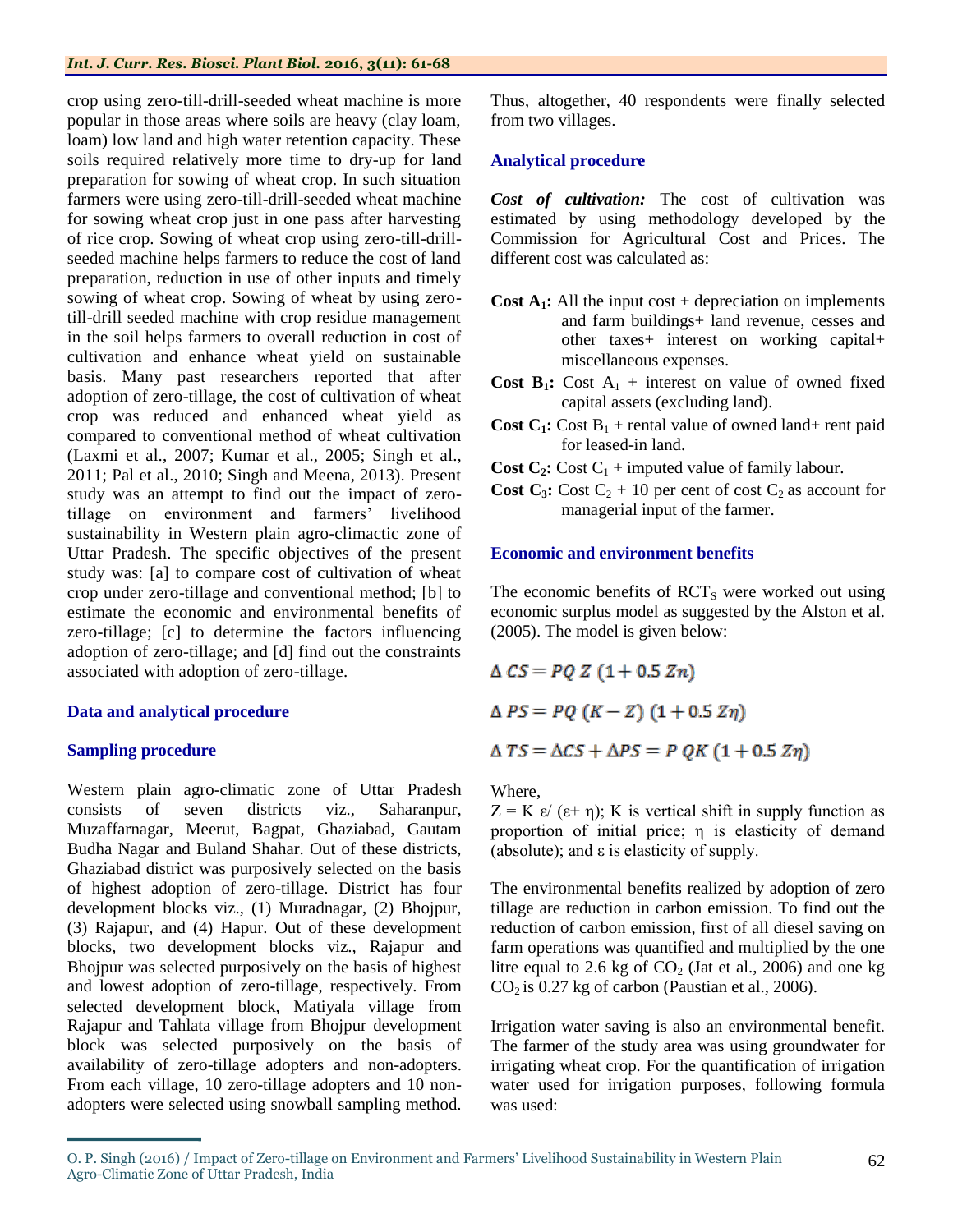$$
Pd_{\left(m^{8}/Hr\right)} = \frac{HP x 75 x P e}{1000 x D W} x 3600
$$

Where,

Pd is pump discharge rate measured in m<sup>3</sup> per hour; *HP* is the pump capacity; *Pe* is the pump efficiency; and *DW* is depth to water level plus head of delivery pipe measured in meter.

#### **Factors influencing adoption of zero-tillage**

For identification of relative importance of various factors influencing adoption of  $\text{RCT}_S$  in different Agroclimatic zone was worked out by using binary logit model (Mallada, 1992). The algebraic form of model is given below:

$$
p_i = \frac{1}{1 + e^{-Z_i}}
$$

Where,  $p_i$  is a probability of adoption of conservation tillage technology for the  $i<sup>th</sup>$  farmer and ranges from 0 to 1.  $e^{Zi}$  represents the base of natural logarithms and  $Z_i$  is the function of a vector of n explanatory variables and expressed as follows.

$$
Z_i = \beta_0 + \sum \beta_i X_i
$$

Where  $\beta_0$  is the intercept and  $\beta_i$  is a vector of the relationship between  $p_i$  and  $X_i$ , which is non-linear, can be written as follows:

$$
pi = \frac{1}{1 + e^{-(\beta_0 + \beta_1 X_1 + \dots + \beta_n X_n)}}
$$

Finally, the logit model is obtained by using the logarithm.

$$
L_i = L_n \left[ \frac{p_i}{1 - p_i} \right] = Z_i = \beta_0 + \beta_1 X_1 + \beta_2 X_2 + \dots + \beta_n X_n
$$

#### **Identification of constraints**

The Garret Ranking was used to rank the constraints associated with the zero tillage adoption. The percentage of each rank thus obtained was converted into scores by referring to the table given by Henry Garret. The score of all the factors were arranged in order of their ranks.

$$
Percent Position = \frac{100 (R_{ij} - 0.5)}{N_j}
$$

#### Where,

 $R_{ij}$  is the rank given for i<sup>th</sup> item j<sup>th</sup> individual and  $N_j$  is the number of items ranked by  $j<sup>th</sup>$  individuals.

### **Results and discussion**

#### **Socio-economic profile of respondents**

The respondents of the study area were doing crop production along with livestock rearing. In case of zerotillage adopters, 75 per cent sample farmers were engaged in crop production and remaining 25 per cent farmers were involved in crop and livestock production, whereas in case of zero-tillage non-adopters, 50 per cent sample farmers were involved in crop production only and remaining 50 per cent involve in crop and livestock production. The average age of zero-tillage adopters was less (52.15 years) than the zero-tillage non-adopters (53.15 years). The average farming experience for zerotillage adopters was found to be 27.55 years which was quite higher than zero-tillage non-adopters (27.00 years). The educational level of zero-tillage adopters was almost similar as zero-tillage non-adopters.

The average size of family member for zero-tillage adopter was 10.15 persons per family which were larger than the zero-tillage non-adopter (9.85 persons). Out of total family members, about 42.86 and 39.59 per cent family members for zero-tillage adopters and nonadopters respectively were belonging to children having age of less than 18 years and remaining family members were belonging to group of adult. The average size of land holding for zero-tillage adopter and non-adopter in Ghaziabad district was found to be 6.09 and 4.76 hectares respectively. All the agricultural land posed by the sample farmers in the study area were irrigated in all the season and major source of irrigation was groundwater.

# **Cost of cultivation**

Per hectare cost of cultivation for wheat crop for zerotillage adopter was lower (Rs.51315.21) than the zero-tillage non-adopter (Rs.57269.99) in the study area. The share of inputs cost for zero-tillage adopters and non-adopters were estimated to be 84.64 and 88.96 per cent respectively of total cost of cultivation (Table 1). Per hectare contribution of rental value of own land and leased-in land to total cost of cultivation (Cost  $C_3$ ) was estimated to be 10.28 and 5.78 per cent for zero-tillage adopter and non-adopter respectively in the study area. The share of imputed value of family labour was 6.74 and 7.57 per cent for zero-tillage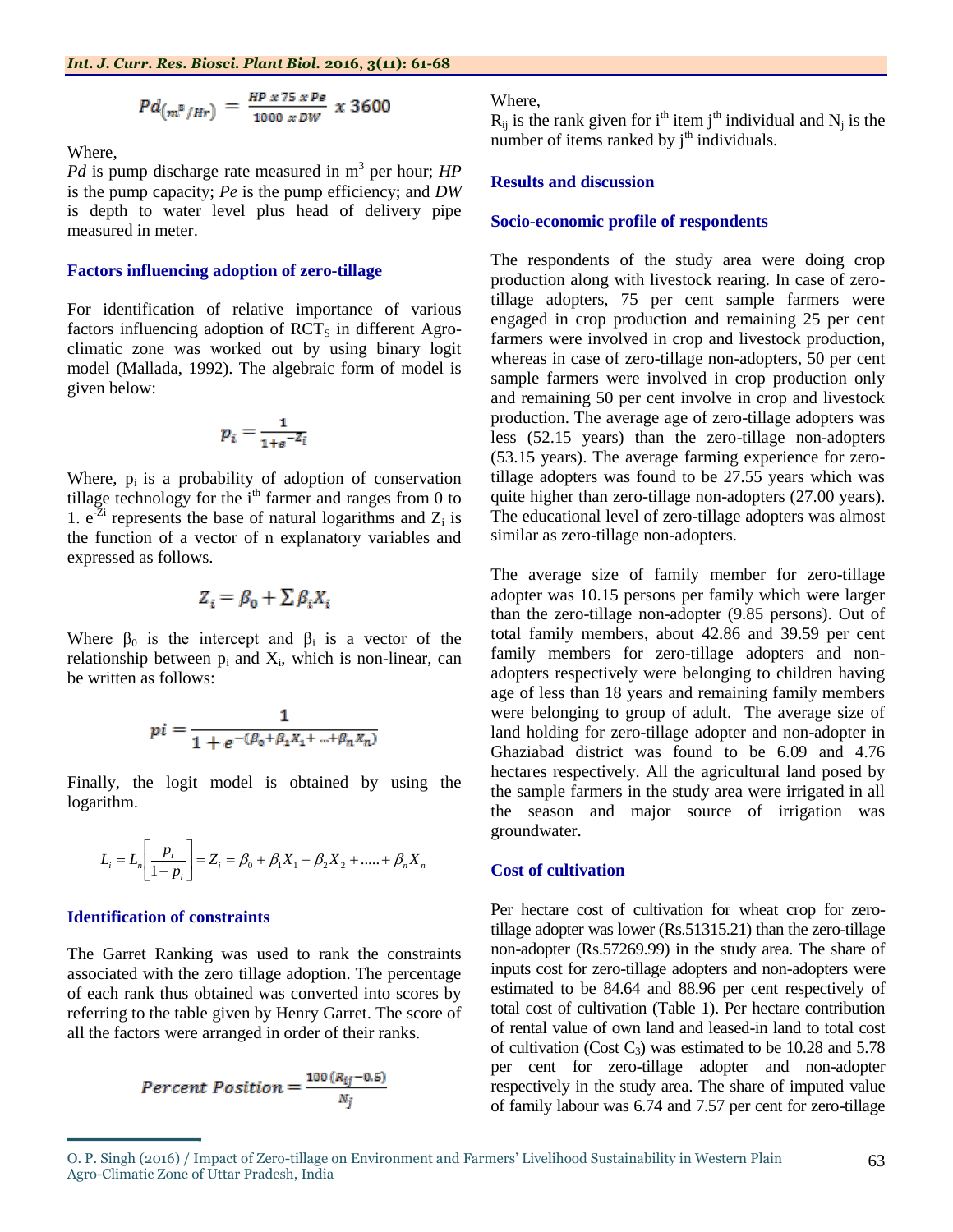#### *Int. J. Curr. Res. Biosci. Plant Biol.* **2016, 3(11): 61-68**

adopters and non-adopters to cost of cultivation respectively. The contribution of chemical fertiliser to total cost of cultivation was estimated to be 6.95 and 6.95 per cent for zero-tillage adopters and non-adopters respectively. The share of expenditure on irrigation water for wheat crop was estimated to be 4.73 and 7.06 per cent to total cost of cultivation for zero-tillage adopters and non-adopters respectively.

### Table 1. Cost of cultivation of wheat ( $\hat{H}$ a).

|                                    | <b>RCTs</b> adopter |               |                 | <b>RCTs</b> non-adopter |               |                |
|------------------------------------|---------------------|---------------|-----------------|-------------------------|---------------|----------------|
| <b>Particulars</b>                 | <b>Physical</b>     | <b>Amount</b> | $\%$ to $(C_3)$ | <b>Physical</b>         | <b>Amount</b> |                |
|                                    | unit                | (Rs.)         |                 | unit                    | (Rs.)         | $%$ to $(C_3)$ |
| 1. Human labour                    |                     |               |                 |                         |               |                |
| a. Family labour - Male            | 11.53               | 3458.78       | 6.74            | 14.45                   | 4334.09       | 7.57           |
| c. Hired labour - Male             | 4.57                | 1372.34       | 2.67            | 6.61                    | 1984.09       | 3.46           |
| c. Hired labour - Female           | 1.44                | 430.85        | 0.84            | 1.08                    | 322.73        | 0.56           |
| 2. Machine labour (Hrs)            | 5.01                | 2506.65       | 4.88            | 11.83                   | 5914.77       | 10.33          |
| $3.$ Seed $(Kg)$                   | 124.92              | 3997.45       | 7.79            | 145.98                  | 4671.52       | 8.16           |
| 4. Manure (Qts)                    | 244.02              | 7320.48       | 14.27           | 229.55                  | 6886.36       | 12.02          |
| 5. Fertilizer (Kg)                 |                     | 3565.86       | 6.95            |                         | 3977.47       | 6.95           |
| a. Nitrogen                        | 152.33              | 1066.29       | 2.08            | 115.98                  | 811.89        | 1.42           |
| b. Phosphetic                      | 94.41               | 2157.38       | 4.20            | 125.00                  | 3000.00       | 5.24           |
| c. Potassic                        | 6.74                | 88.99         | 0.17            | 9.21                    | 95.81         | 0.17           |
| d. NPK                             | 12.23               | 244.68        | 0.48            | 1.21                    | 2.91          | 0.01           |
| e. Zn                              | 2.13                | 8.51          | 0.02            | 5.97                    | 66.86         | 0.12           |
| 6. Insecticides and pesticides     |                     | 307.50        | 0.60            |                         | 335.00        | 0.58           |
| 7. Irrigation (Hrs)                | 63.07               | 2428.26       | 4.73            | 101.09                  | 4043.64       | 7.06           |
| 8. Harvesting and threshing        |                     | 14470.74      | 28.20           |                         | 14500.00      | 25.32          |
| <b>Sub-Total</b>                   |                     | 43424.76      | 84.62           |                         | 50947.14      | 88.96          |
| 9. Interest on working capital     |                     | 1519.87       | 2.96            |                         | 1783.15       | 3.11           |
| <b>10. Total Working Capital</b>   |                     | 44944.63      | 87.59           |                         | 52730.29      | 92.07          |
| 11. Land revenue                   |                     |               |                 |                         |               |                |
| 12. Rental value of own land       |                     | 4241.37       | 8.27            |                         | 2639.70       | 4.61           |
| 13. Rental Value of leased-in land |                     | 1030.05       | 2.01            |                         | 671.11        | 1.17           |
| 14. $CostA1$                       |                     | 37920.00      | 73.90           |                         | 44418.73      | 77.56          |
| 15. Cost $B1$                      |                     | 37920.00      | 73.90           |                         | 44418.73      | 77.56          |
| 16. Cost $C1$                      |                     | 43191.42      | 84.17           |                         | 47729.54      | 83.34          |
| 17. Cost $C_2$                     |                     | 46650.19      | 90.91           |                         | 52063.63      | 90.91          |
| 18. Cost $C_3$ Cost of cultivation |                     | 51315.21      | 100.00          |                         | 57269.99      | 100.00         |

# **Income from crop production**

Per hectare average yield of main and by-product (wheat *bhusa*) of wheat crop for zero-tillage adopters was worked out to be 49.88 and 49.88 quintal respectively, whereas in case of zero-tillage non-adopters it was 43.67 and 43.70 quintal per hectare for main and by-product respectively. The average market price received by the sample farmers in the study area was found to be Rs.1442.50 and Rs 348.50 per quintal for wheat (grain) and by-product (wheat *bhusa*) respectively (Table 2). Per hectare average gross income obtained by the zero-tillage adopter and non-adopters was estimated to be Rs.89335.65 and Rs.78217.56 respectively. In case of zero-tillage adopters, per hectare net income over cost  $C_3$  was estimated to be Rs.38020.44, whereas in case of zerotillage non-adopter it was Rs.20947.57. Per hectare net income over cost  $C_2$  (cost of all the inputs including imputed value of family labour) was found to be Rs.42685.46 and Rs.26153.93 for zero-tillage adopters and non-adopter respectively.

The benefit cost ratio (B-C ratio) for wheat production for zero-tillage adopters was estimated to be 1.74 over  $\cos t$  C<sub>3</sub> which was higher than the zero-tillage nonadopter i.e. 1.37. The B-C ratio over cost  $C_2$  was found to be 1.92 and 1.50 for zero-tillage adopters and nonadopter respectively. Per quintal average cost of wheat grain production was estimated to be Rs.1028.77 and Rs.1311.53 for zero-tillage adopter and non-adopter respectively which was lower than the market price received by the sample farmers for wheat in the study area i.e. Rs.1442.50 per quintal. The per quintal cost of production of wheat crop over cost  $C_2$  (all inputs cost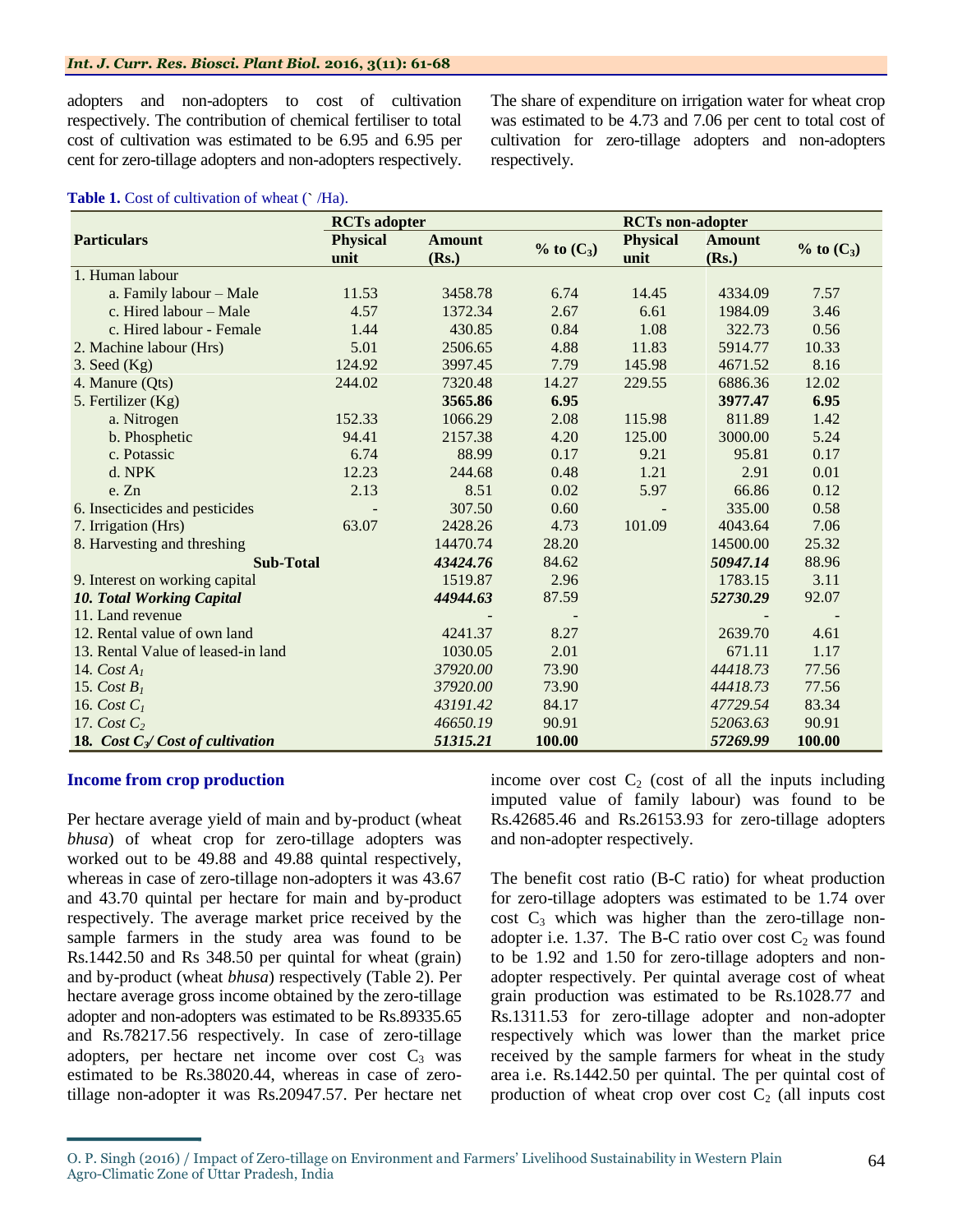plus imputed value of family labour and rental value of own land) was estimated to be Rs.935.24 and Rs.1192.30 for zero-tillage adopters and non-adopter respectively. It is clear from the above discussion that the zero-tillage adopter was fetching more income as compared to zerotillage non-adopter.

| <b>Particulars</b>               |                               | Zero-tillage adopter | Zero-tillage non-adopter |
|----------------------------------|-------------------------------|----------------------|--------------------------|
| 1. Crop yield (Qts/Ha)           | a. Main product (Wheat grain) | 49.88                | 43.67                    |
|                                  | b. By-product (Wheat bhusa)   | 49.88                | 43.70                    |
| 2. Market price (Rs./Qt)         | a. Main product (Wheat grain) | 1442.50              | 1442.50                  |
|                                  | b. By-product (Wheat bhusa)   | 348.50               | 348.50                   |
| 3. Gross income (Rs./Ha)         |                               | 89335.65             | 78217.56                 |
| 4. Net income over (Rs.)         | a. Cost $A_1$                 | 51415.65             | 33798.84                 |
|                                  | b. Cost $B_1$                 | 51415.65             | 33798.84                 |
|                                  | c. Cost $C_1$                 | 46144.24             | 30488.02                 |
|                                  | d. Cost $C_2$                 | 42685.46             | 26153.93                 |
|                                  | e. Cost $C_3$                 | 38020.44             | 20947.57                 |
| 5. Input-output ratio over (Rs.) | a. Cost $A_1$                 | 2.36                 | 1.76                     |
|                                  | b. Cost $B_1$                 | 2.36                 | 1.76                     |
|                                  | c. Cost $C_1$                 | 2.07                 | 1.64                     |
|                                  | d. Cost $C_2$                 | 1.92                 | 1.50                     |
|                                  | e. Cost $C_3$                 | 1.74                 | 1.37                     |
| 6. Cost of production (Rs./Qt)   | a. Cost $A_1$                 | 760.22               | 1017.22                  |
|                                  | b. Cost $B_1$                 | 760.22               | 1017.22                  |
|                                  | c. Cost $C_1$                 | 865.90               | 1093.04                  |
|                                  | d. Cost $C_2$                 | 935.24               | 1192.30                  |
|                                  | e. Cost $C_3$                 | 1028.77              | 1311.53                  |

# **Table 2.** Income from wheat production.

# **Economic benefit of zero-tillage**

After adoption of zero-tillage sample farmers in the study area was getting higher yield of main and byproduct of wheat crop. Per hectare average wheat grain and *Bhusa* for zero-tillage adopters was 49.88 and 49.88 quintal respectively, whereas in case of non-adopters it was 43.67 and 43.70 quintal respectively. The incremental grain yield benefit due to adoption of zerotillage was estimated to be 6.21 quintal per hectare over

non-adopters. Per hectare incremental yield of byproduct of wheat was found to be 6.18 quintal per hectare.

The prevailing price of haring labour in the study area was Rs.300 per day, tractor charges was Rs.500.00 per hour, cost of seed was Rs.32 per kg and market price of main and by-product was Rs.1442.50 and Rs.348.50 per quintal. Per hectare economic benefits due to adoption of zerotillage was estimated to be Rs.18662.96 (Table 3).

| <b>Sl. No.</b>  | <b>Particulars</b>                          | Amount (Rs.) |
|-----------------|---------------------------------------------|--------------|
| 1.              | Due to reduction in cost of labour          | 1378.94      |
| 2.              | Due to reduction in cost of machine labour  | 3408.12      |
| 3               | Due to reduction in cost of seed            | 674.07       |
| $\overline{4}$  | Due to reduction in cost of fertilizer      | 411.61       |
| 5               | Due to reduction in cost of pesticide       | 27.50        |
| 6               | Due to save in irrigation cost              | 1615.37      |
| $7\phantom{.0}$ | Due to reduction in cost of harvesting      | 29.26        |
| 8               | Due to yield benefits (main and by-product) | 11118.09     |
|                 | <b>Total</b>                                | 18662.96     |

**Table 3.** Economic benefit of RCTs (Rs./Ha).

O. P. Singh (2016) / Impact of Zero-tillage on Environment and Farmers' Livelihood Sustainability in Western Plain Agro-Climatic Zone of Uttar Pradesh, India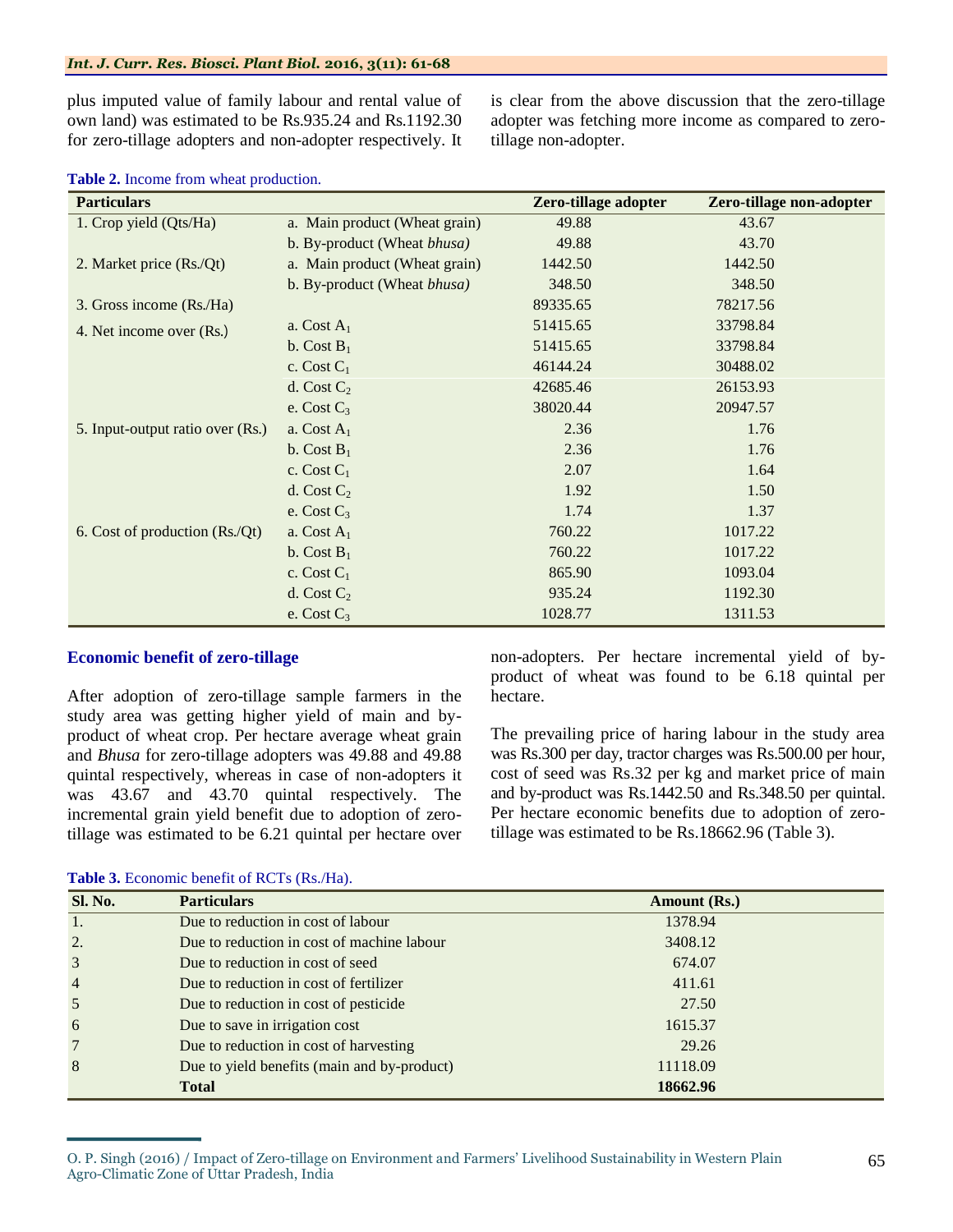# **Environmental benefit of zero-tillage**

The one litre burning of diesel fuel generates 2.6 kg of  $CO<sub>2</sub>$  (Jat et al., 2006) and one kg  $CO<sub>2</sub>$  is equal to 0.27 kg of carbon (Paustian et al., 2006). Per hectare total diesel used for land preparation and sowing of wheat crop was estimated to be 25.07 and 59.15 litres for zero-tillage adopter and non-adopter respectively. Per hectare  $CO<sub>2</sub>$ emission from zero-tillage and conventional method of wheat cultivation was estimated to be 65.17 and 153.78 kg respectively and carbon emission was 17.60 and 41.52 kg respectively. After adoption of zero-tillage, per hectare carbon emission was reduced by 23.93 kg.

Sample farmers of the study area were using groundwater to irrigate their wheat crop. Total water used for irrigating wheat crop by zero-tillage adopters and non-adopters were estimated to be 2235.44 and  $3582.95$  m<sup>3</sup> per hectare respectively. After adoption of zero-tillage, sample farmers were using less groundwater for irrigating their wheat crop. Reduction in irrigation water was estimated to be  $1347.50 \text{ m}^3$  per hectare. Due to reduction in pumping of groundwater, there was saving in energy also i.e. electricity or diesel.

# **Factors influencing adoption of zero-tillage**

Factors influencing adoption of zero-tillage in Ghaziabad district was estimated using binary logit model and results is displayed in Table 4. In case of dependent variable zero-tillage adopters and non-adopters, the binary value was used i.e. one for adopters and zero for non-adopters. Independent variables were family size in number, farming experience in year, land holding size (both own land and leased-in land minus leased-out land) in hectare and age of respondents. Results showed that

"B" coefficients for farming experience, land holding size, age of respondents and education level of the respondents were statistically significant. It is clear from the results that farming experience and land holding size has positive impact on adoption of RCTs in the study area. It means if farming experience and land holding size of the farmers' increases, than there is better chance of RCTs adoption. The age of respondents and education level has negative impact on the adoption of RCTs in the study area. Beside above mentioned factors, natural factors viz., soil types and water availability are playing an important role in adoption of zero-tillage. In case of Ghaziabad district is characterised as water scarce district and major soil types of the district are black and clay soil. Both factors were playing an important role in adoption of zero-tillage.

# **Constraints associated with adoption of zero-tillage**

The most important factor that influenced farmers for nonadoption of zero-tillage in the study area was weed problem in the agricultural field and farmers were not sure of profit after adoption of zero-tillage and its rank was estimated to be first and second (Table 5). Other important reasons that inhibiting the adoption of zero-tillage in the study area were non-availability of skilled labour, high cost of the zero-till-drill machine and farmer doesn't own zero-tillage machine and its rank was third, fourth and fifth respectively. The six, seventh and eight ranks are given by the farmers for not sure about the zero-till technology, non-availability of zero-tillage machine on time and on hiring basis respectively. Other reasons for non-adoption of zero-tillage in the study area were custom hiring of zero-tillage is high, uncertainty of irrigation, less yield under zero-tillage, poor soil quality, upland field, lack of financial support and credit unavailability.

| B          | S.E.  | Wald  | df | Sig.  | Exp(B)    |
|------------|-------|-------|----|-------|-----------|
| $10.177*$  | 4.976 | 4.183 |    | 0.041 | 26285.040 |
| $-0.074**$ | 0.229 | 0.105 |    | 0.746 | 0.928     |
| $0.149**$  | 0.089 | 2.827 |    | 0.093 | 1.161     |
| $0.532*$   | 0.175 | 9.256 |    | 0.002 | 1.702     |
| $-0.233*$  | 0.117 | 3.955 |    | 0.047 | 0.792     |
| $-0.301*$  | 0.172 | 3.054 |    | 0.081 | 0.740     |
|            |       |       |    |       |           |
| 39.221     |       |       |    |       |           |
| 0.334      |       |       |    |       |           |
| 0.445      |       |       |    |       |           |
|            |       |       |    |       |           |

\*: Significant at 5.0 per cent level of significance; \*\*: Significant at 10.0 per cent level of significance.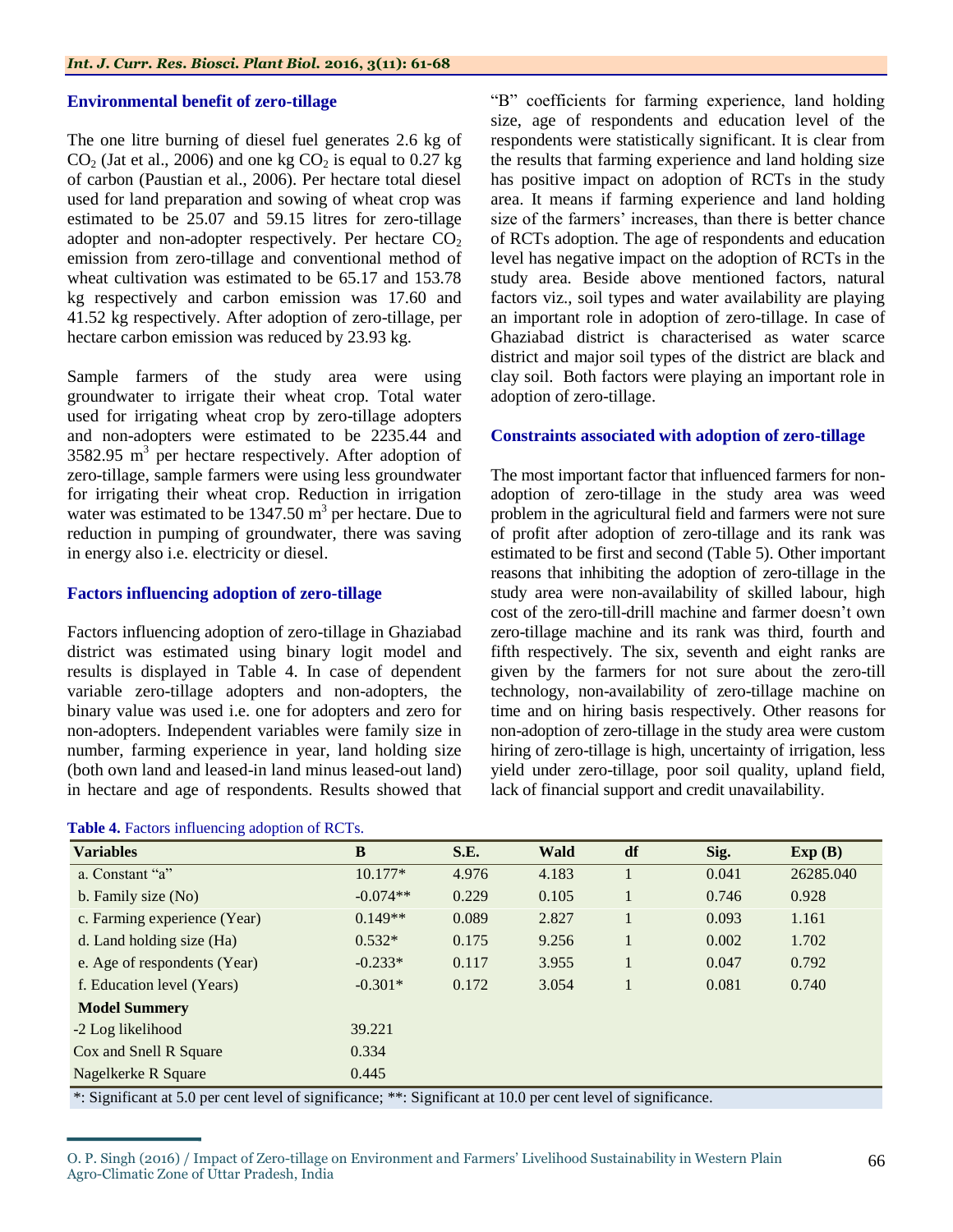| <b>Sl. No.</b> | <b>Reasons for Non-adoption of RCTs</b>        | <b>Garrett Score</b> | Rank            |
|----------------|------------------------------------------------|----------------------|-----------------|
| 1.             | Weed problem                                   | 73.25                |                 |
| 2.             | Not sure of profit                             | 67.20                | $\mathbf{I}$    |
| 3.             | Labour issues                                  | 62.45                | Ш               |
| 4.             | High cost of zero-tillage machine              | 62.00                | IV              |
| 5.             | Does not own zero-tillage machine              | 58.95                | V               |
| 6.             | Not sure about technology                      | 56.55                | VI <sup>-</sup> |
| 7.             | Non-availability of zero-tillage on time       | 54.35                | <b>VII</b>      |
| 8.             | Non-availability of zero-tillage on hire basis | 50.55                | <b>VIII</b>     |
| 9.             | Custom hiring of zero-tillage is high          | 48.55                | IX              |
| 10.            | Uncertainty of irrigation                      | 46.75                | X               |
| 11.            | Less yield under zero-tillage                  | 44.00                | XI              |
| 12.            | Poor soil quality                              | 43.80                | <b>XII</b>      |
| 13.            | <b>Upland</b> field                            | 36.90                | <b>XIII</b>     |
| 14.            | Lack of financial support                      | 29.10                | <b>XIV</b>      |
| 15.            | Credit unavailability                          | 20.50                | XV              |

#### **Table 5.** Constraints for non-adoption of RCTs.

# **Conditions for adoption of zero-tillage**

Table **6.** Condition for adoption of zero-tillage.

The most important condition for adoption of zero-tillage in the study area was if zero-tillage machine is available on subsidised rate (Table 6). The sample farmers told that if they convinced of yield benefit then they adopt it on their own farm and its rank was second. The third and fourth condition for adoption of zero-tillage in the study area was if custom hiring rate of the zero-tillage machine is reduced and more observation on there's farmers' field. The least important condition for adoption of zerotillage was availability of better repair service and availability of skilled labour for operating RCTs machine.

| <b>Sl. No.</b> | <b>Condition for adoption of RCTs</b>           | <b>Garrett Score</b> | Rank |
|----------------|-------------------------------------------------|----------------------|------|
|                | If zero-tillage machine is available on subsidy | 66.70                |      |
|                | If convinced of yield benefit                   | 62.80                | Н    |
| 3.             | If custom hiring rate is low                    | 56.40                | Ш    |
| 4.             | More observation on other field                 | 52.40                | IV   |
| D.             | If better repair service is available           | 31.70                |      |
| 6.             | Availability of skilled labour                  | 30.00                | VI   |

# **Summary and policy implications**

Zero-tillage playing important role in reduction on cost of land preparation and sowing, saving time and reduction in overall cost of cultivation of wheat crop. It helps farmers to enhance crop production with less inputs use (Laxmi et al., 2007; Kumar et al., 2005; Singh et al., 2011; Pal et al., 2010; Singh and Meena, 2013). It also helps to reduce the carbon emission from land preparation and sowing of wheat crop. Per hectare cost of cultivation of wheat crop under zero-tillage was lower by Rs.5954.78 as compared to conventional method of wheat cultivation. The benefit cost ratio for zero-tillage adopters was 1.74. The economic benefit of zero-tillage adoption was Rs.18662.96 per hectare. The environmental benefits include reduction in carbon emission (23.93 kg per hectare) and irrigation water saving  $(1347.50 \text{ m}^3)$  per hectare). The major factors responsible for the adoption of zero-tillage in the study area was land holding size, age of respondents, education level of farmers, farming experience and family size. Beside this, soil types also playing an important role in adoption of zero-tillage in study area. Among the different constraints, the high cost of zero-tillage machine, non-availability of zero-tillage machine on hiring basis and on time. The conditions for adoption of zero-tillage in the study area were subsidy available on purchase of zero-tillage machine, farmer convinced for yield benefit and reduction in cost of hiring zero-tillage machine. Therefore, government should provide subsidy